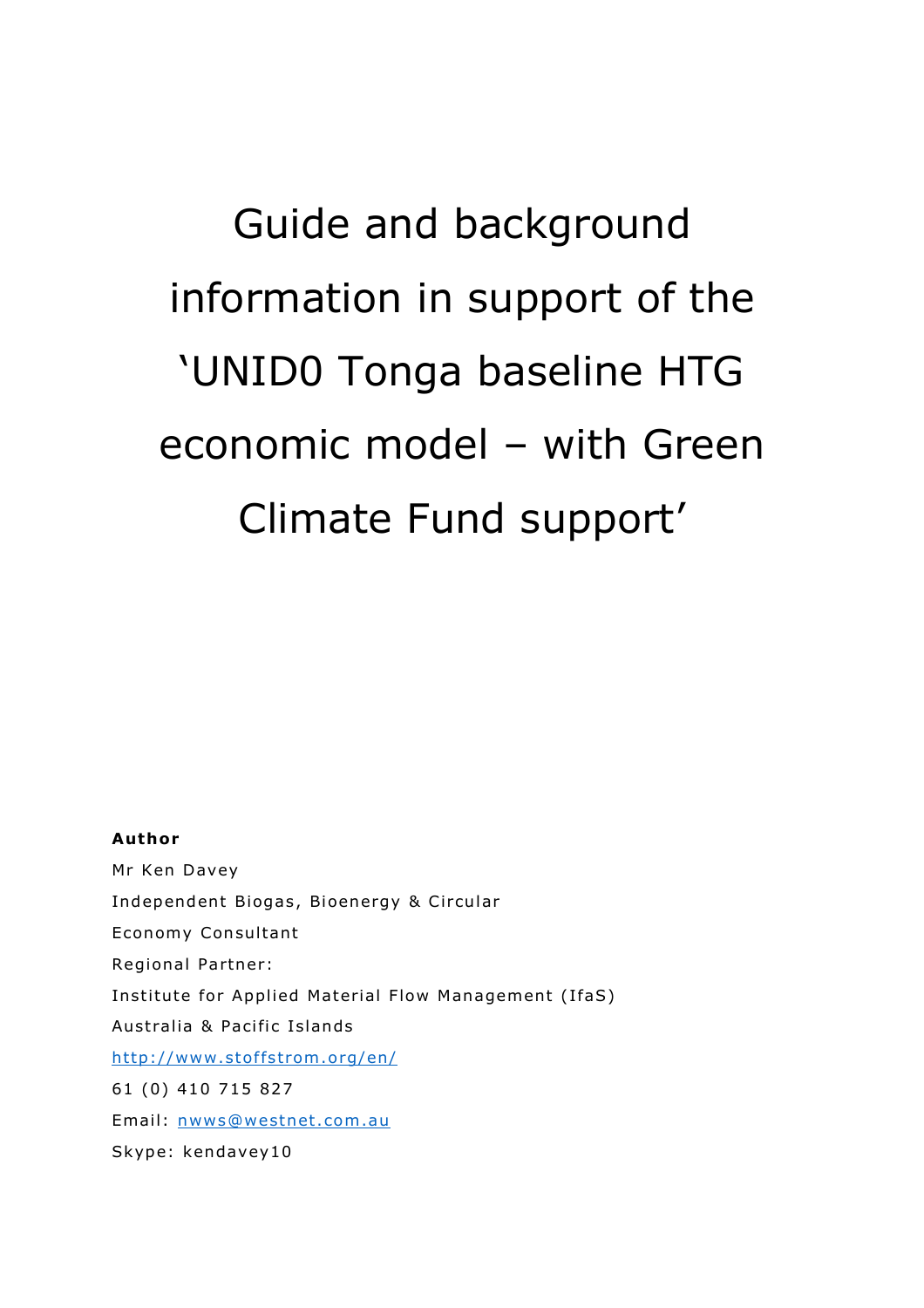## **Preamb le**

What's set out within this document is a guide to extracting comprehensive information from the **'UNIDO Tonga baseline HTG** economic model - with GCF support'.

This document walks readers through the model sheet-by-sheet to build the narrative and the story of this benchmark project. This document also provides background and context where required .

All sheets in this model play a role in building the story of this project. However, a few Sheets are particularly noteworthy:

- Sheet 5: 2017 & 2030 Energy Flows is particularly informative and provides pause to reconsider how energy is approached in Tonga and the Pacific Islands.
- **Sheets 6, 7 and 8, crude oil comparison 1, 2 and 3, are the** most important sheets in the model as these sheets set out an in finitely more socioeconomically enabling and empowering energy and circular economy pathway for Tonga and the Pacific Islands .

The main outcome that readers should take from this document is that this benchmark project is feasible, viable, deliverable, and fully financeable through debt financing and equity investment. This debt financing and equity investment is contingent on Green Climate Fund CAPEX support being allocated to specific project elements.

The further development of this project must progress through three specific phases:

- 1. Conceptual planning (already partially completed).
- 2. Detailed planning, engineering, and consent authority approvals.
- 3. Construction and commissioning.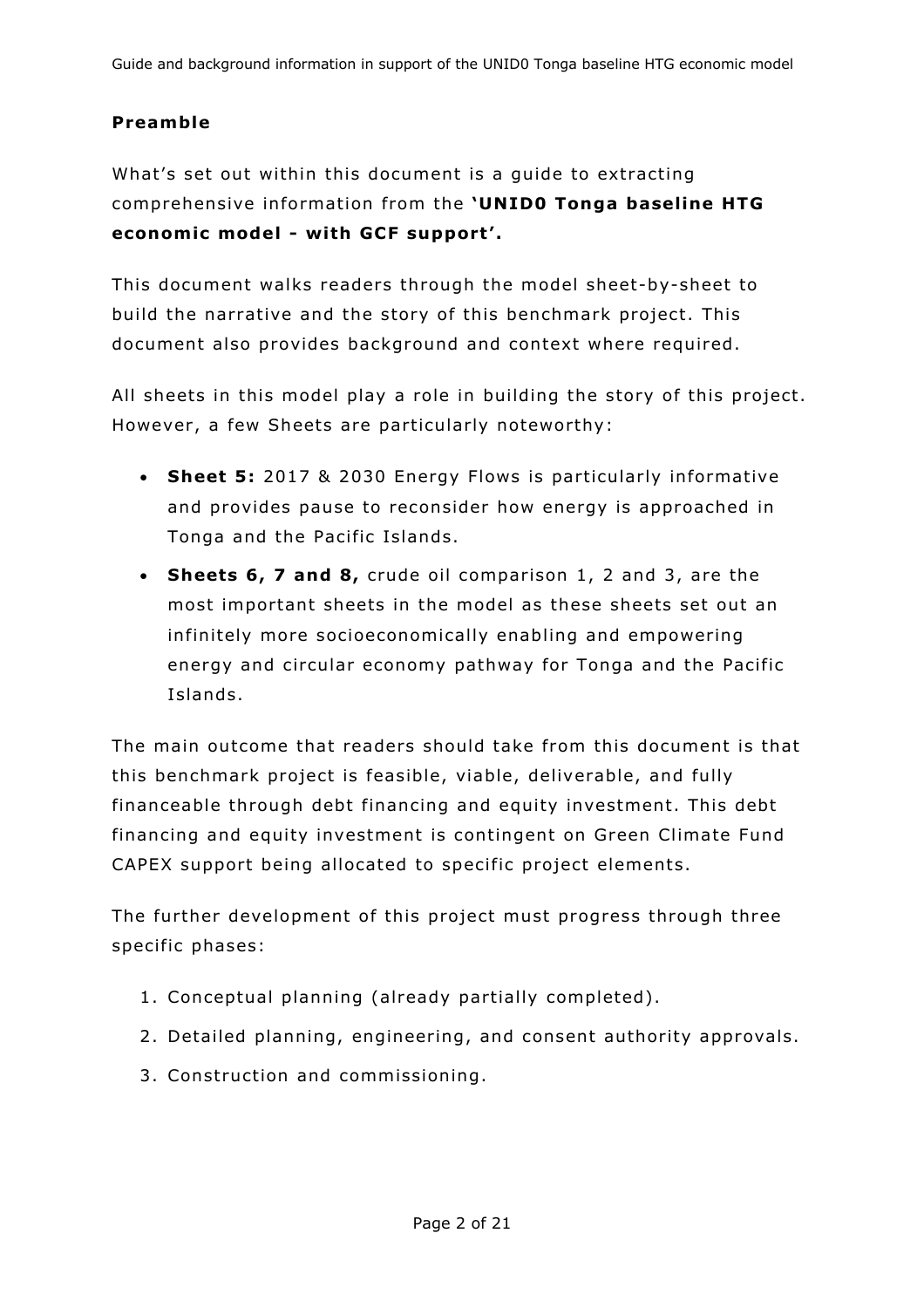## **CONTENTS**

| Preamble                                                                            | 2              |
|-------------------------------------------------------------------------------------|----------------|
| Sheet 1: The cover sheet                                                            | 5              |
| Sheet 2: Baseline calcs                                                             | 6              |
| Sheet 3: Crude oil comparison 1                                                     | $\overline{7}$ |
| Sheet 4: Crude oil comparison 2                                                     | 8              |
| 4.1 Products and initiatives supported from 100% local<br>renewable methane         | 8              |
| 4.2 Products and initiatives supported from the 100% local<br>renewable 'Green CO2' | 10             |
| 4.3 Chemical and biotechnology precursors                                           | 10             |
| 4.4 Products and initiatives from the digestate                                     | 11             |
| 4.5 Enabling and endless array of agricultural and                                  |                |
| agri-industrial aligned circular economy systems                                    | 11             |
| Sheet 5: Crude oil comparison 3                                                     | 12             |
| Sheet 6: 2017 and 2030 Energy Flows                                                 | 13             |
| Sheet 7: HTG silage strategic reserve                                               | 14             |
| Sheet 8: Model inputs                                                               | 15             |
| Sheet 9: Tonnes and hectares of HTG                                                 | 16             |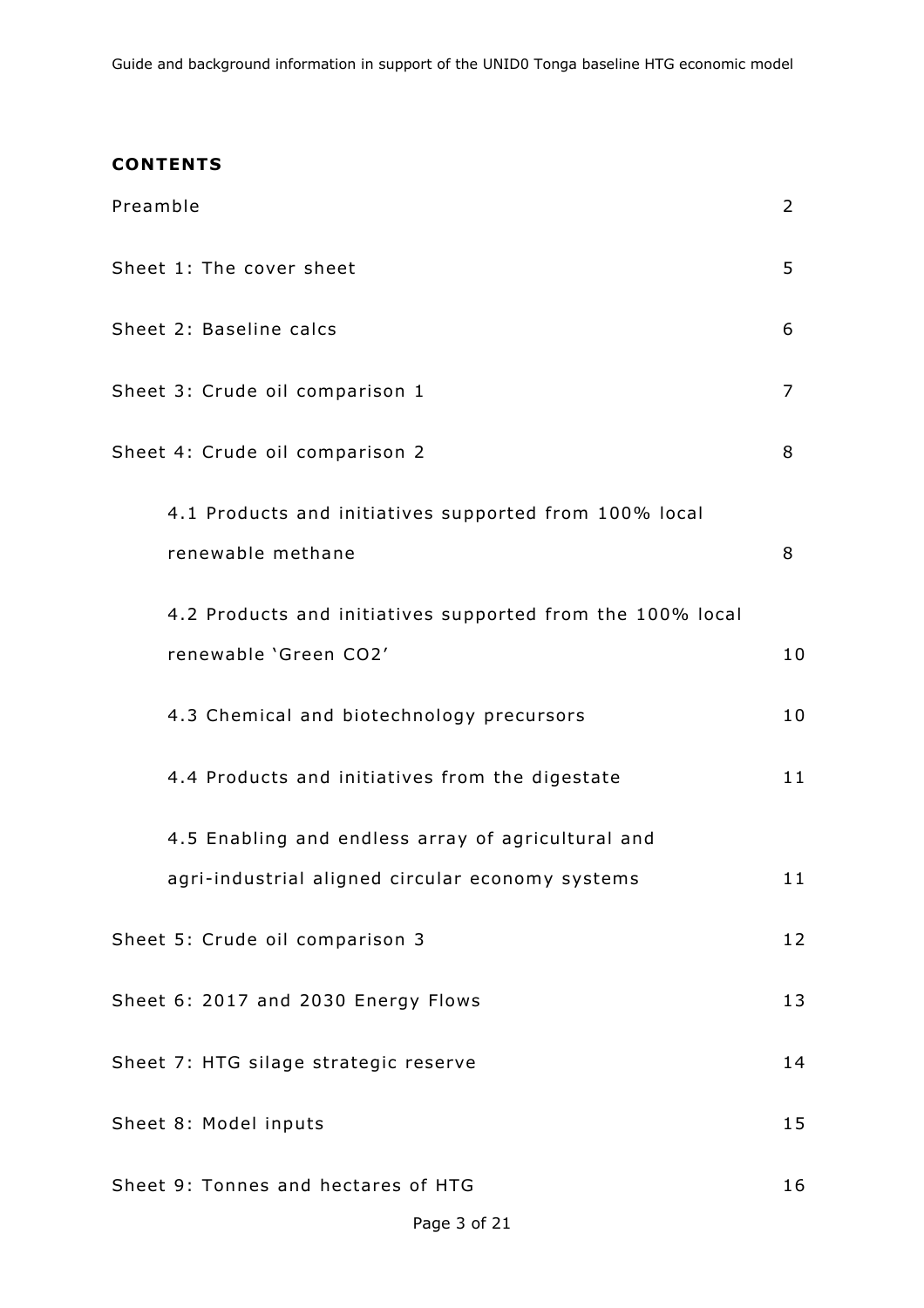Guide and background information in support of the UNID0 Tonga baseline HTG economic model

| Sheet 10: CAPEX perspectives                            | 17 |
|---------------------------------------------------------|----|
| Sheet 11: CAPEX                                         | 18 |
| Sheet 12: Economic model                                | 19 |
| 12.1 CAPEX carried through                              | 19 |
| 12.2 OPEX perspectives                                  | 19 |
| 12.3 Revenue's perspectives                             | 19 |
| 12.4 The analysis line by line - Lines 13 to 25         | 20 |
| 12.5 The project summery box - Column B, lines 27 to 33 | 21 |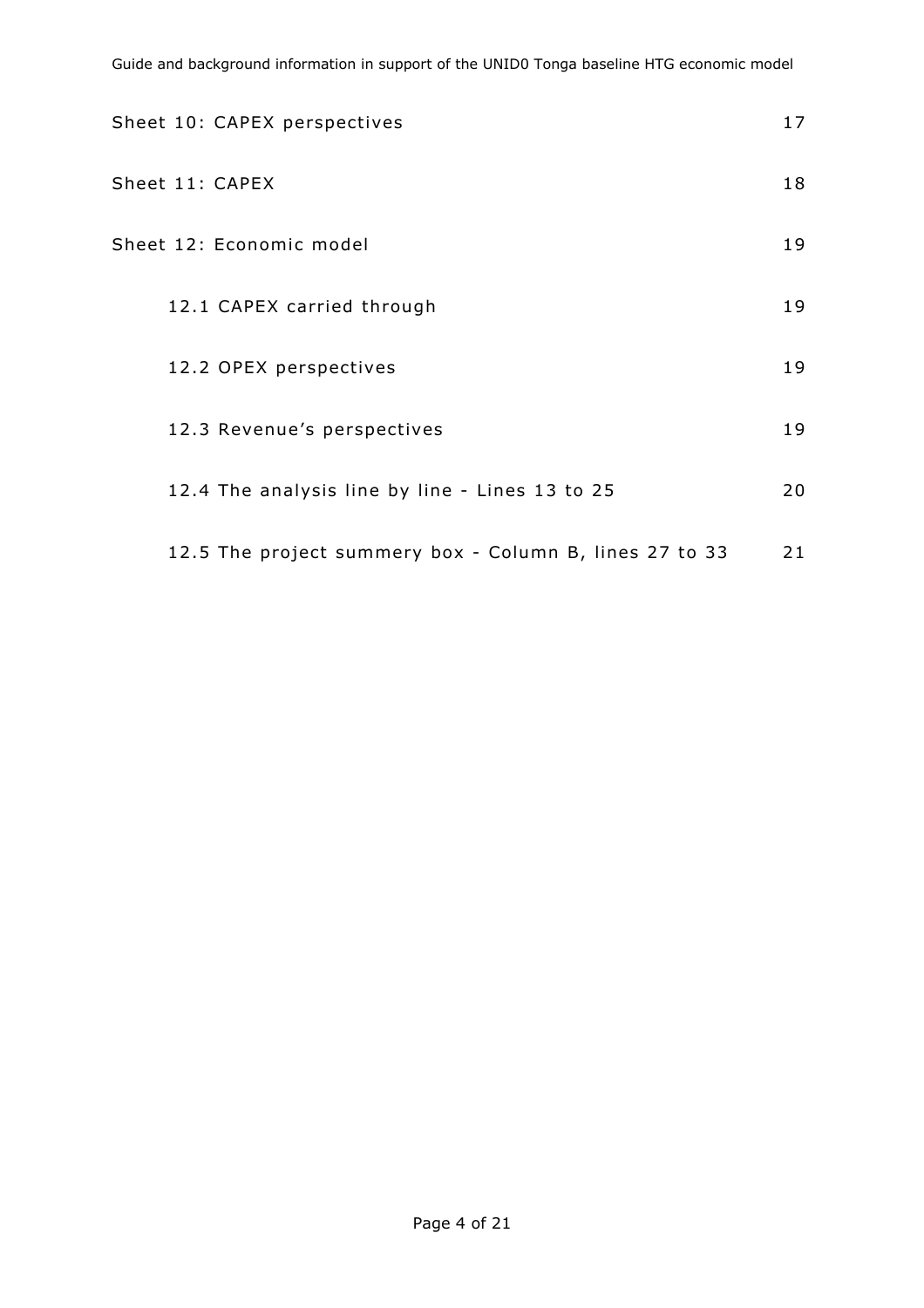#### **Sheet 1: The cover sheet**

.

- The development of this model has been driven by Ken Davey, with the assistance of Sanita Naiovi, and Moses Chandra .
- Input related to the 'Hybrid Tropical Grass' (HTG) has been provided by HTG experts, BSW Energy Malaysia with further assistance from Carsten Linnenberg, AD Solutions, Germany..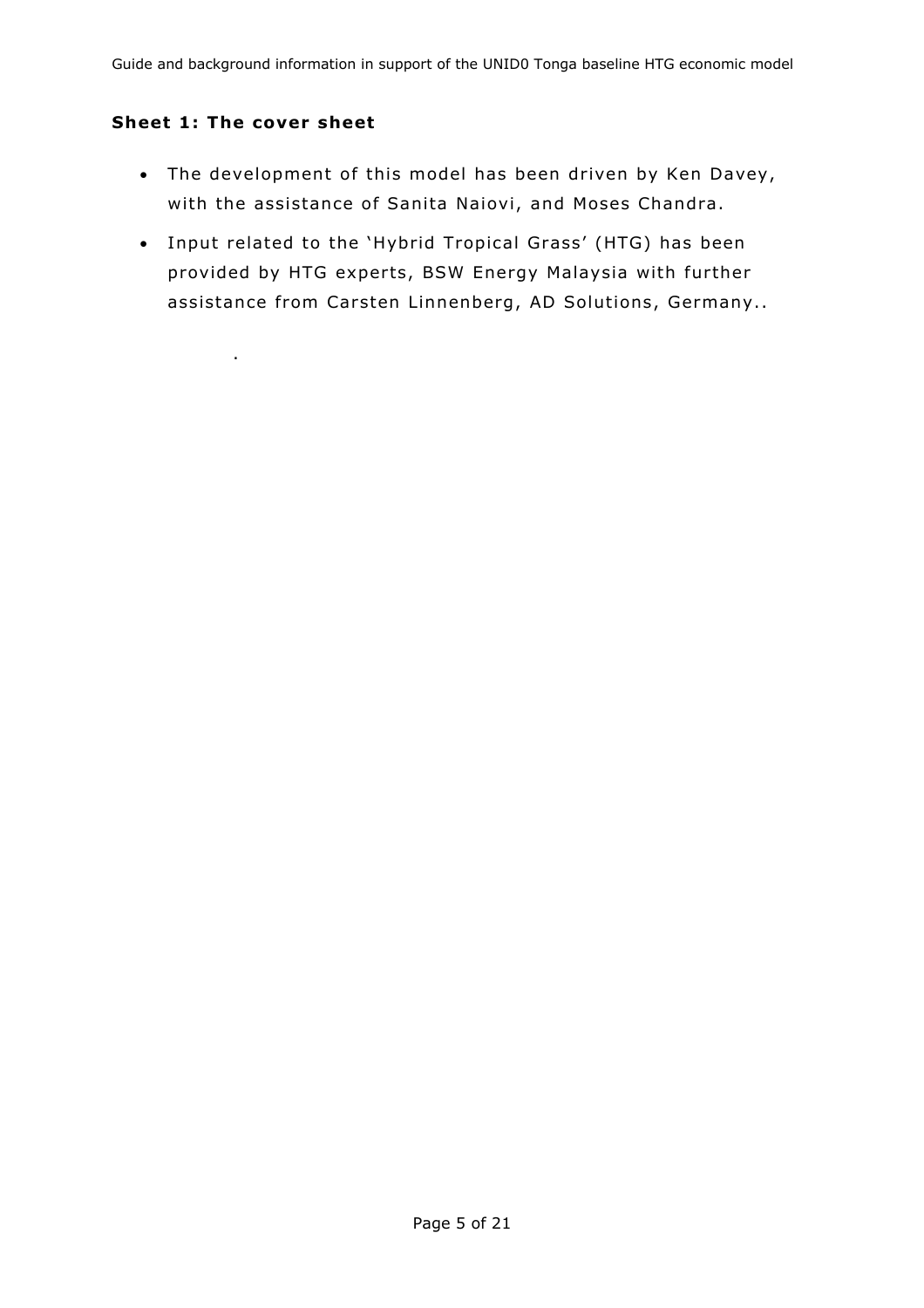### **Sheet 2: Baseline calcs**

- **Baseline calcs** is used to assess a wide range of parameters/outcomes relevant to a single substrate (organic input material for a biogas plant). In this case, Hybrid Tropical Grass (HTG) is being assessed as a 'mono-substrate'.
- HTG is one of a number of transformational, circular economy enabling 'foundation crops' that can be readily established in Tonga to leverage off Tonga's prolific and inexhaustible tropical photosynthesis resources. These foundation crops have the ability to produce very large amounts biomass/hectare/year with these biomasses capable of serving multiple food, feed, fibre, energy, organic fertiliser, and bioproduct roles within agricultural and agri-industrial aligned circular economy systems driven by tropical photosynthesis and enabled by Anaerobic Digestion, biogas, and digestate.
- HTG has multiple feed, fibre, bioproduct and livestock bedding roles to play in support of the development of a number of agricultural and agri-industrial aligned circular economy systems. However, HTG has a more immediate role to play in support of this initial biogas project.
- Lines 37 and 38 of this sheet capture the in formation that gets carried through the model.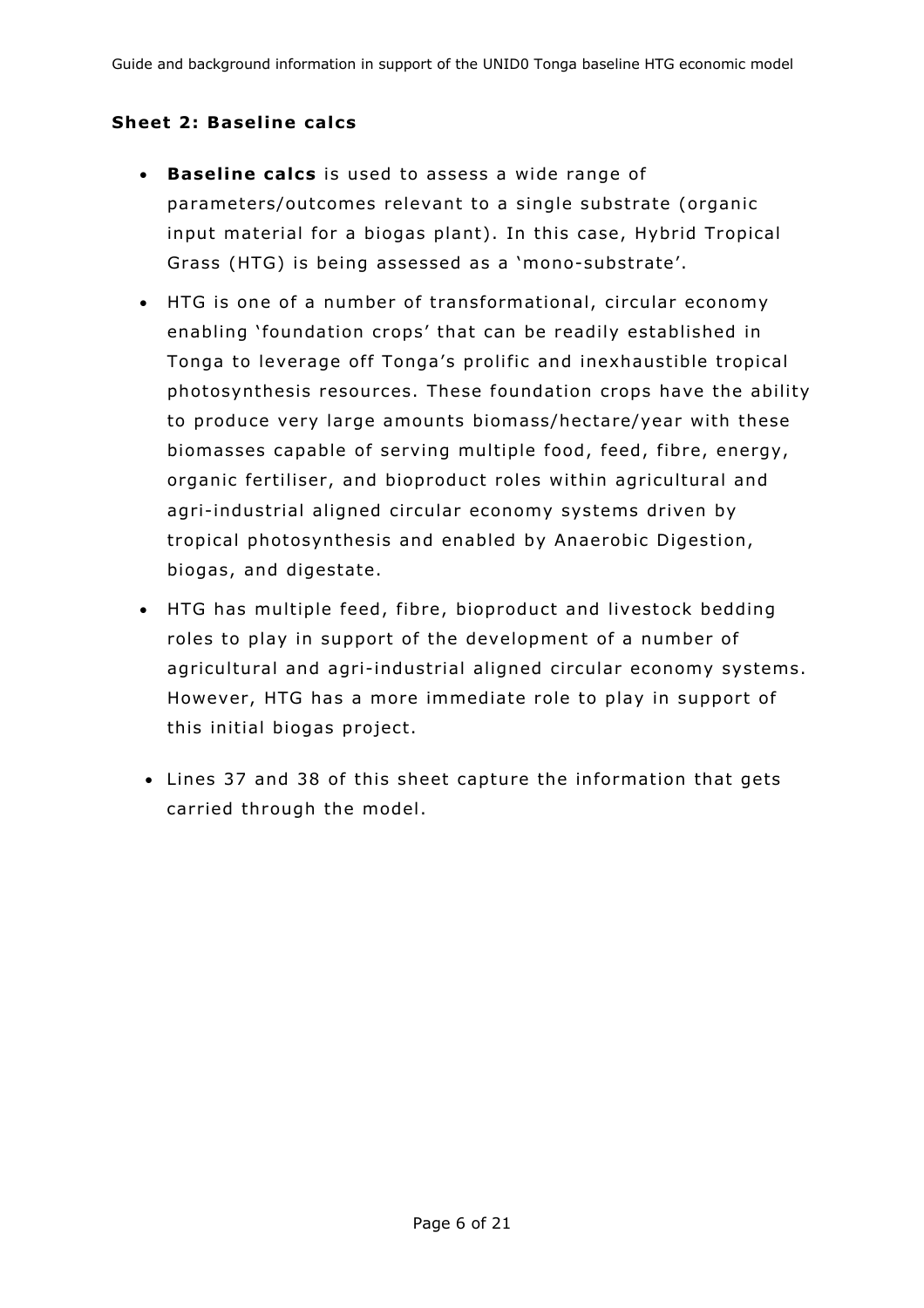#### **Sheet 3: Crude oil comparison 1**

- **Sheets 3, 4 and 5;** Crude oil comparison 1, 2 and 3, are the most important sheets in the model. Step by step, these sheets set out an infinitely more socioeconomically enabling and empowering energy pathway for Tonga . A pathway driven by Tonga's prolific and inexhaustible tropical photosynthesis resources and enabled by Anaerobic Digestion, biogas, and digestate.
- Currently, Tonga's economy and society is plugged into imported liquid fossil fuels over which Tonga has little to no control. Given this, if an alternative is put forward to replace those imported liquid fossil fuels, a valid way to compare that alternative with the existing situation is required. Crude oil comparison 1 starts that comparison process and Crude oil comparisons 2 and 3 builds on this enabling story.
- A barrel of unrefined crude oil  $= 159$  Litres. One litre of that crude oil carries approximately the same energy as 1m3 of renewable methane produced by Anaerobic Digestion: approximately 10kWh of energy.
- Column N, line 38 of the Baseline calcs shows that the proposed industrial scale biogas plant will produce 25 ,092 .54m3/year of renewable methane from one hectare of HTG substrates based on a HTG yield of 450tonnes/ha .
- Given one litre of crude oil carries approximately the same amount of energy as 1m3 of renewable methane, our one hectare of HTG supports a crude oil equivalent yield of 25,092.54Litres.
- If the price paid to Tongan farmers for this HTG is US\$10.00/tonne, and the yield is 450tonnes/ha, then the cost of the HTG is US\$4 ,500 .00/ha .
- From this we can calculate that the crude oil equivalent price is 17.93US cents/litre (US\$4,500.00  $\div$  25,092.54) and US\$28.51/barrel (US\$4,500.00 ÷ 25,092.54 x 159 ÷ 100).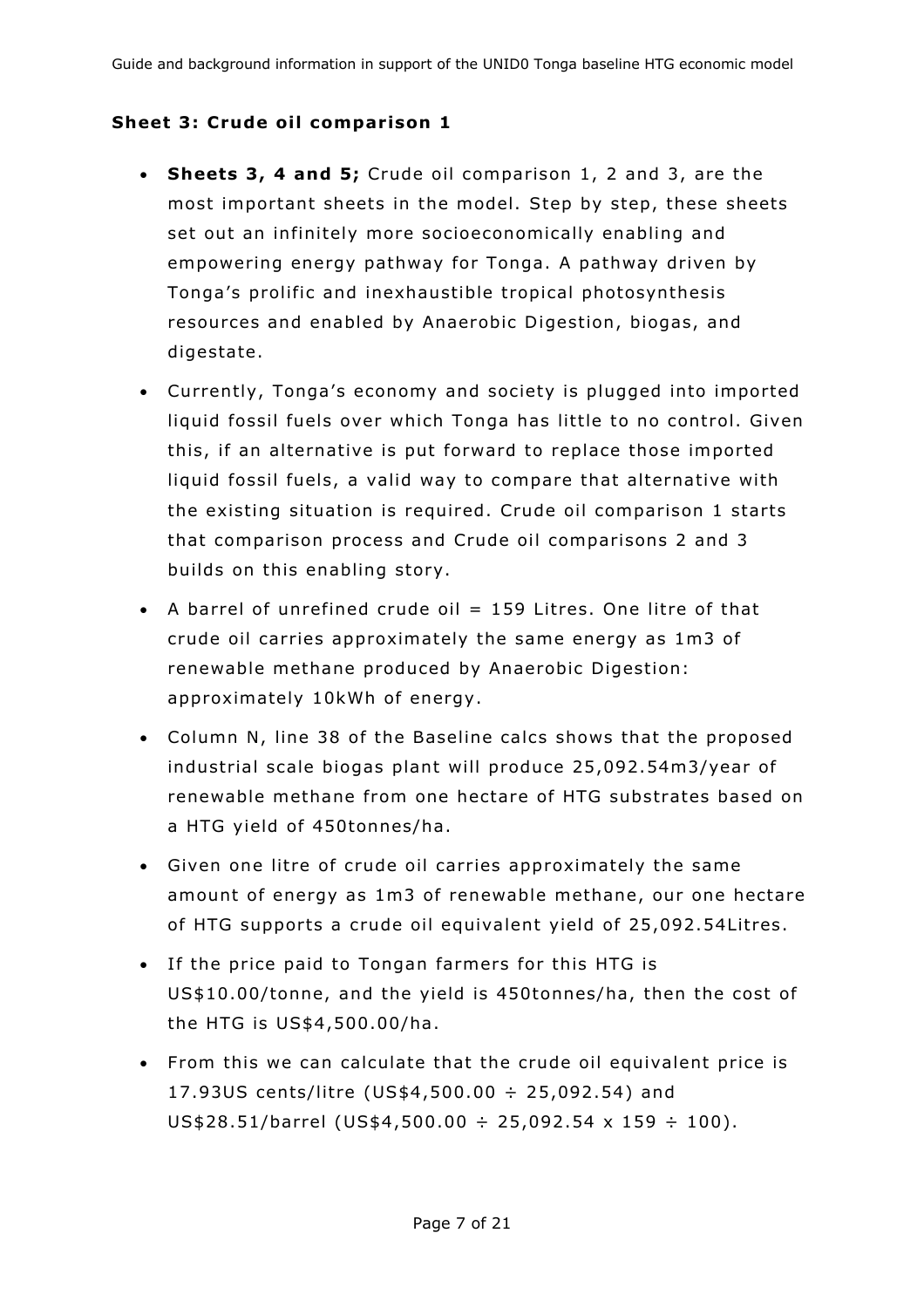#### **Sheet 4: Crude oil comparison 2**

 Crude oil comparison 2 builds on Crude oil comparison 1 by highlighting how the biogas and digestate can be applied across the Tongan economy.

## **4 .1 Products and in it iat ives supported from 100% loca l**  renewable methane:

- **E lectr ic ity generat ion:** Via methane fuelled 'Combined Heat and Power' (CHP) systems, the project will support the supply of baseload, dispatchable renewable electricity along with a full range of grid support services .
- $\checkmark$  **Process energies:** Via the same CHP's, the project will support the supply of a full range of process energies. These process energies include steam, hot water, cooling, chilling, freezing, and drying. These process energies are simultaneously 'co-generated' via the CHP's from the same amount of biogas fuel.

**NOTE:** In a country that can't feed itself because it has no access to affordable and scalable process energies to apply to local vegetative and livestock based food processing, access to affordable and scalable process energies is at least as **important** as access to renewable electricity.

- $\checkmark$  **Biomethane to replace imported LPG:** CO2 is the second main constituent gas of biogas . Biogas can be utilised in its 'asproduced' state or it can be 'upgraded' to pure methane by extracting and capturing the CO2. This pure renewable methane is called 'biomethane' and this will replace imported LPG.
- $\checkmark$  **BioCNG for land transport:** BioCNG is compressed biomethane. When we align Tonga's short travel distances with its low national speed limit (70kmh), the benefits of small engined, dedicated CNG vehicles are amplified. Such small engined, dedicated CNG vehicles are manufactured in India by a number of Japanese car manu facturers.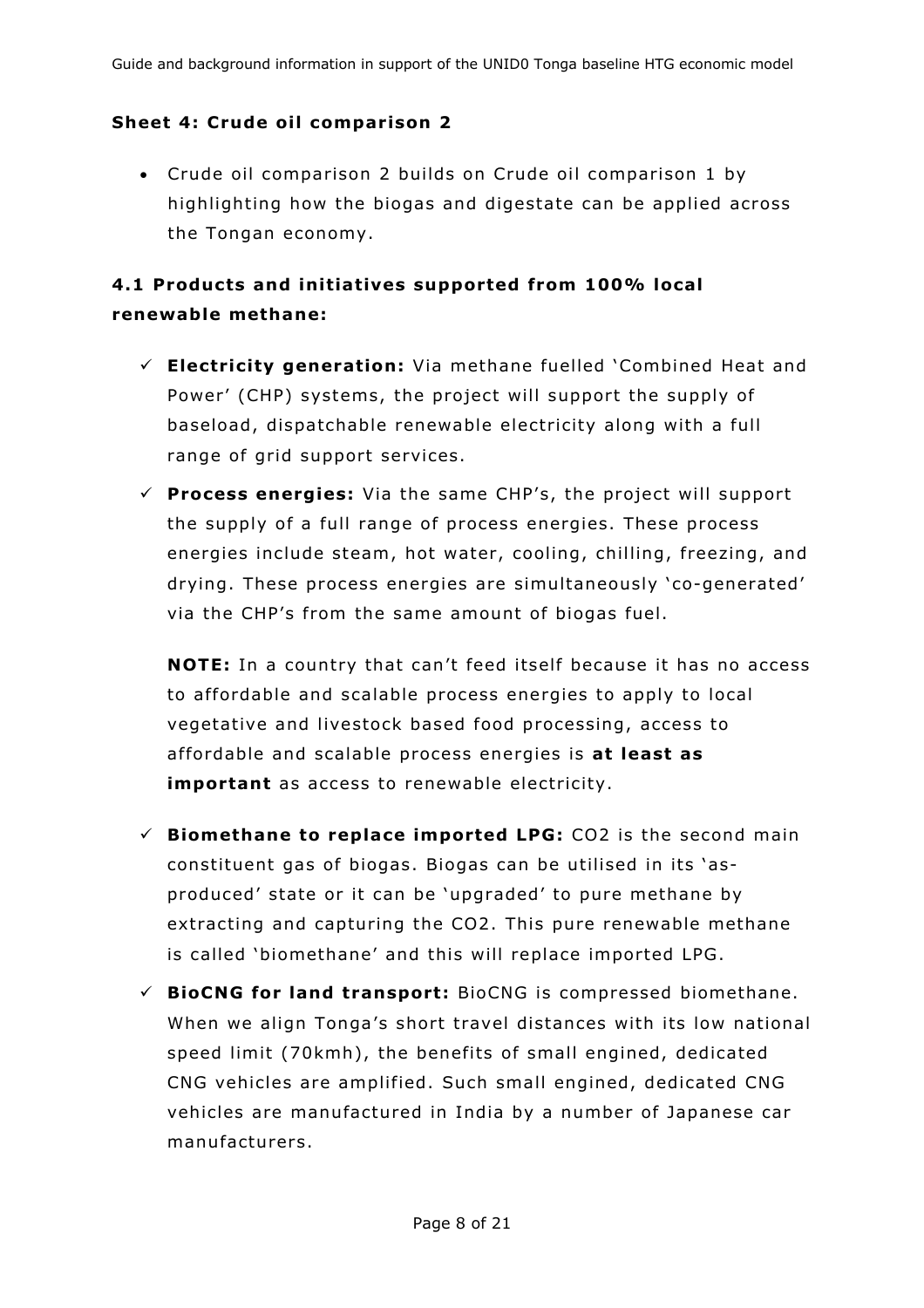These small engine dedicated CNG vehicles can be imported into Tonga as new vehicles cost competitively with many of the second-hand petrol and diesel vehicles currently imported. Highend CNG cars are available from Europe.

From a carbon footprint perspective, it's noteworthy that dedicated CNG vehicles fuelled with 100% BioCNG have a significantly lower lifecycle CO2 emissions footprint than far more expensive electric vehicles . This is the case even when the electric vehicles are powered by 100% renewable electricity.

#### **Gas-Only Internal Combustion Engines**





FCA elaboration of internal & JRC data presented at Zero CO<sub>2</sub> Mobility - FEV Conference - Aachen, Germany (November 9-10, 2017)

Final Workshop, Aachen, March 26th 2019

26

**Figure 1:** Dedicated CNG passenger vehicles fuelled with 100% biomethane deliver the lowest lifecycle CO2 emissions.

Additionally, and importantly, CNG buses, trucks, tractors, harvesters etc, are readily available.

 $\checkmark$  **BioLNG for sea transport:** BioLNG is liquified biomethane. LNG fuelled shipping is the fastest growing element of the global shipping sector and BioLNG is a drop-in-replacement for LNG. The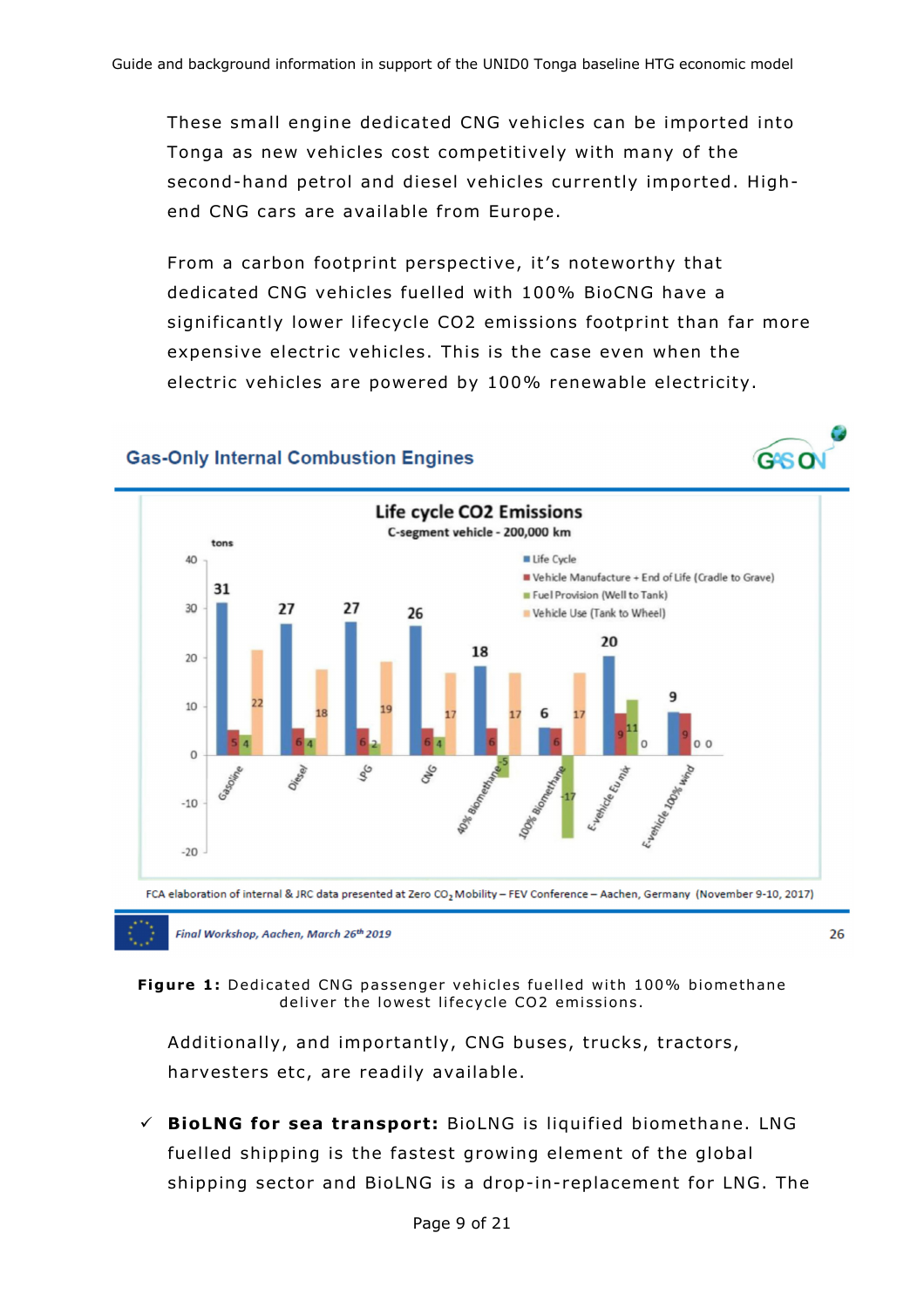production of BioLNG represents an enormous commercial opportunity for Tonga and the Pacific Islands.

**NOTE:** Both BioCNG and BioLNG are drop-in replacements for CNG and LNG and are the only renewable fuels that are superior in performance to their fossil fuel comparators.

# **4.2 Products and initiatives supported from the 100% local renewab le 'Green CO2 '**

- Sheet 8, Model Inputs shows that the project can capture up to 13 ,271 ,707kg/year of Green CO2 .
- Green CO2 is a rapidly emerging, fully sustainable industrial feedstock for a wide and increasing range of industries as diverse as plastics, food, feed, and concrete.
- In **tropical** Tonga, Green CO2 in the form of 'Dry Ice' will have multiple domestic and commercial applications . Dry Ice has the capacity to play an in fluential role in the upscaling and upgrading of Tonga's fledgling, small-scale fishing sector.
- Green CO2 can be used as a feedstock in an Australian developed and commercialised seaweed production system where 1,000kg of Green CO2 produces 850kg of seaweed dry matter with a value of over US\$10 ,000/tonne. This system is earmarked for Tonga .
- Note: Within a relatively short period of time, the Green CO2 extracted from biogas to biomethane upgrading will have a value that rivals or exceeds the value of the renewable methane.

## **4.3 Chemical and biotechnology precursors**

 Both the renewable methane and Green CO2 can be used as chemical and biotechnology precursors in a wide and growing range of industry processes .

## **4 .4 Products and in it iat ives from the d igestate**:

 The digestate produced by the biogas plant will play an important role in displacing imported chemical fertiliser.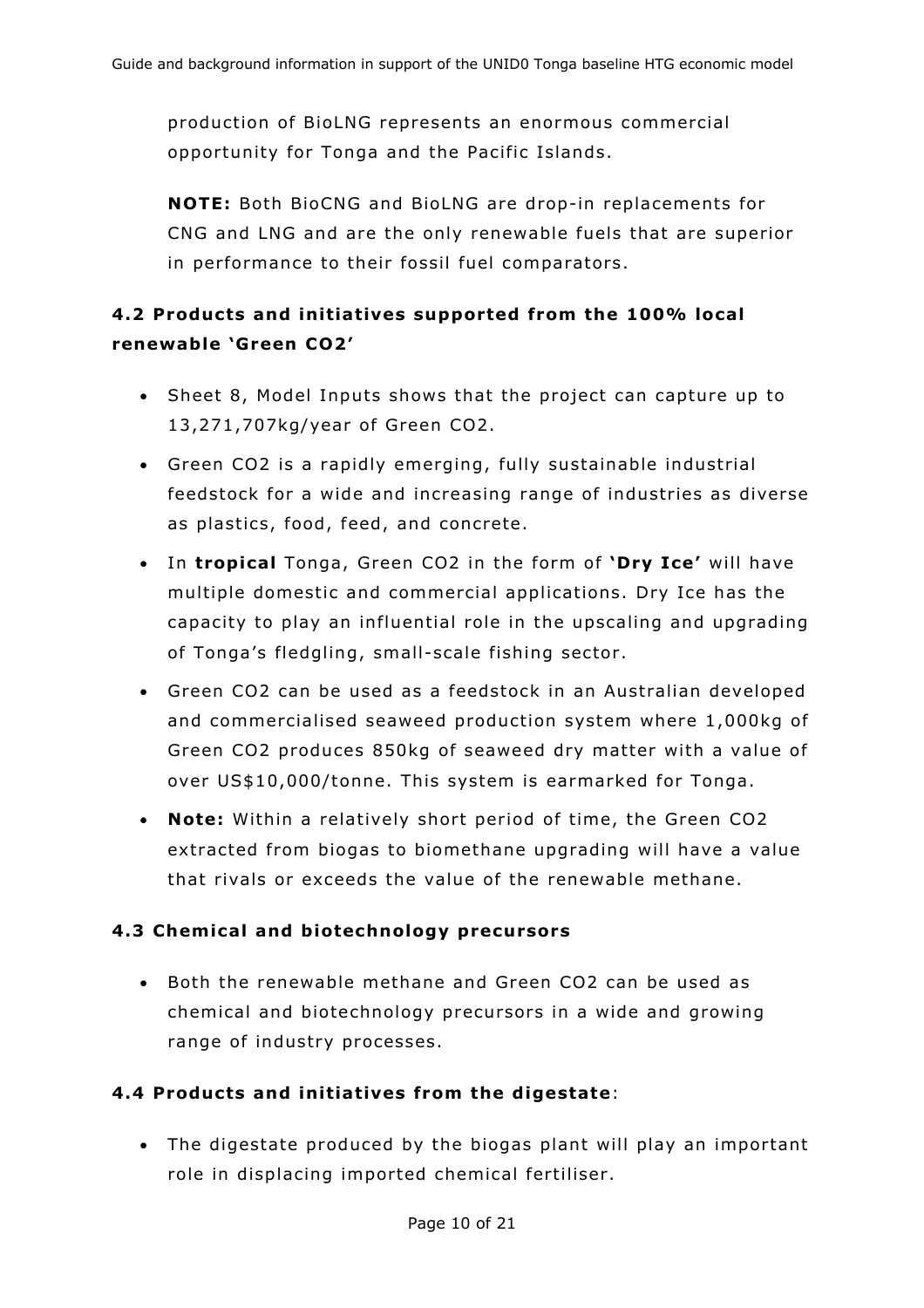- Additionally, applying this digestate to agricultural land will enable the continual building of soil carbon . This will concurrently support increased yields and participation in carbon markets.
- The digestate can be used 'as-produced' or it can be separated into its solid and liquid fractions and subject to a wide range of value adding processes .

# **4.5 Enabling and endless array of agricultural and agri-industrial a l igned c ircu lar economy systems**

• Because the biogas plant exists, and because it supports an industrial scale process energy platform, the project can support the development and implementation of an endless array of agricultural and agri-industrial aligned circular economy systems: particularly food and feed processing systems . These systems can simultaneously co-produce energy, food, feed, fibre, bioproducts, and organic fertiliser. All these outcomes are supported by a 100% local biogas based biorefinery based on a crude oil comparison price of US\$28.51/barrel. This adds up to a new Tongan economy and a reinvigorated Tongan society.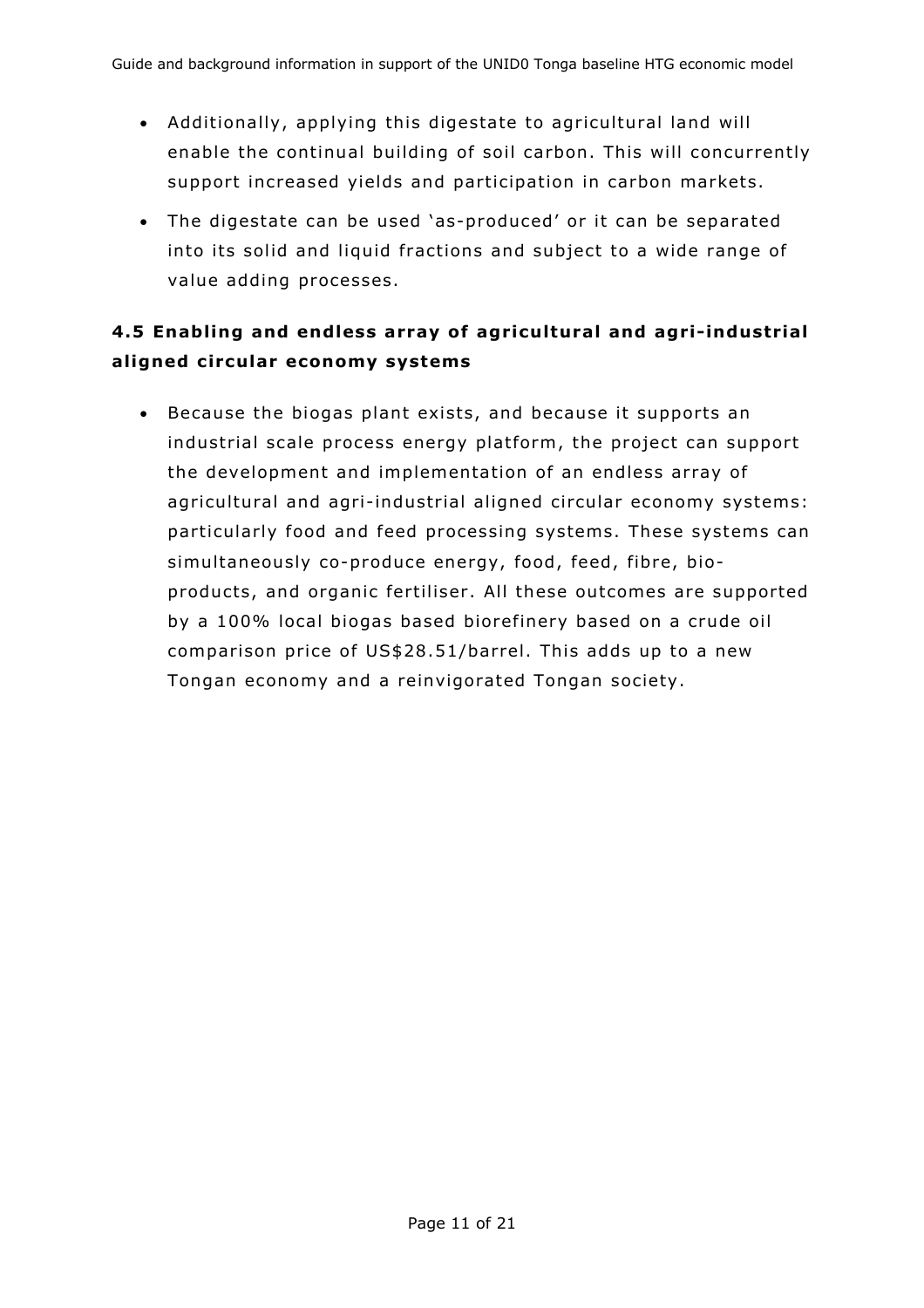#### **Sheet 5: Crude oil comparison 3**

- The flat yellow line in the Crude oil comparison 3 graph is set at the crude oil comparison price of US\$28 .51 . This flat yellow line is contrast against the actual historical crude oil price over the last 40 years.
- The flat blue line in the graph represents US\$10.00. Over time, as wastes and residues from the development of agricultural and agri-industrial aligned circular economy systems become available to the biogas plant at no cost, the crude oil comparison price will steadily fall to around this US\$10 .00/barrel of crude oil equivalent.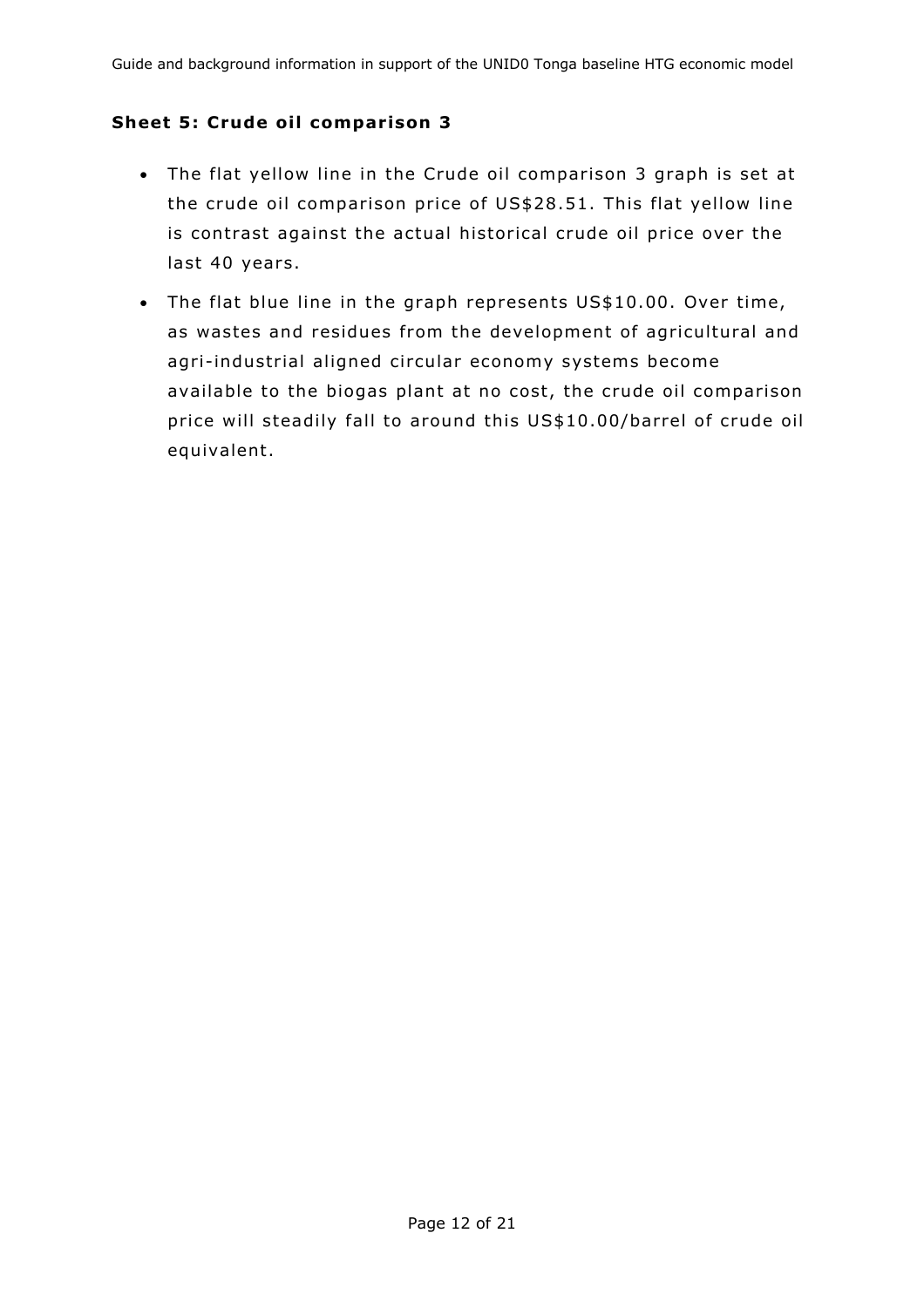#### **Sheet 6: 2017 and 2030 Energy Flows**

- The 2017 and 2030 Energy Flows is an important sheet in the context of this model. In essence, this sheet reveals the socioeconomic development inadequacies of the energy strategies that prevail within Tonga and the Pacific Islands. This sheet, and this associated explanation / in formation , should give pause for reconsideration .
- The top Sankey diagram of this sheet shows that in 2017 energy flows in Tonga were dominated by imported gasoline and diesel. Jump forward 13 years, and the bottom Sankey diagram shows that energy flows in **2030** are still dominated by imported gasoline and diesel. This remains the case after every renewable energy target (which in-fact are only electricity targets) has been met and every energy efficiency measure has been adopted.
- Succinctly stated, after every renewable electricity target has been met, and every energy efficiency measure has been adopted and implemented, the basic conditions for substantive, largely self-determined socioeconomic development still have not been met. This benchmark Circular Economy project will reshape the energy future of Tonga and place the Kingdom on a pathway to a fully sustainable, self-determined energy platform. Every 'energy dollar' that currently flows out of Tonga will be captured, reversed, and circularised within the Tongan economy and this will lead to socioeconomic transformation.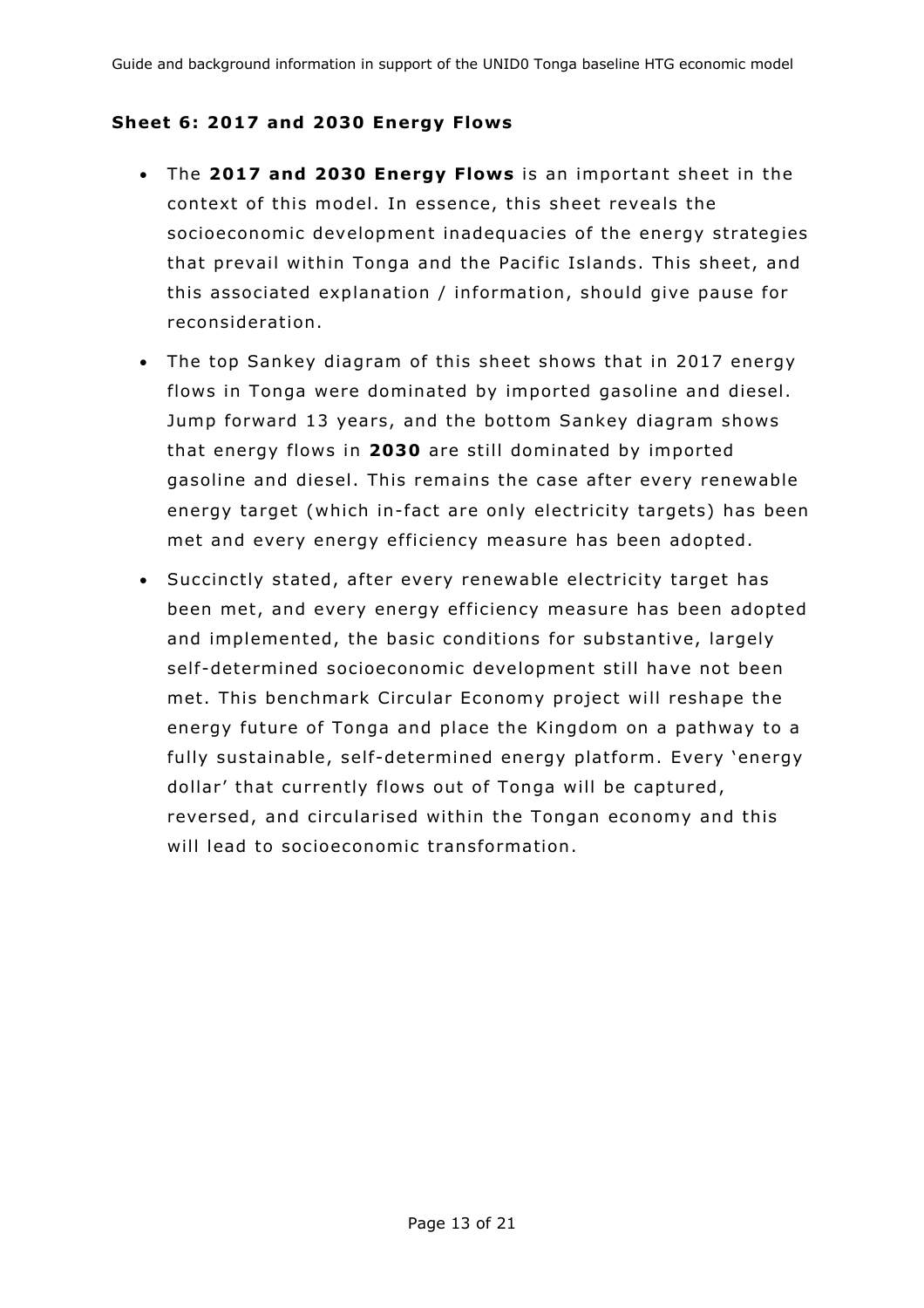#### **Sheet 7: HTG silage strategic reserve**

- Silage is simply the compression of organic material of a suitable dry matter content and particle size into a confined space. This confined space is called a 'silage clamp'.
- A silage clamp is essentially a large organic battery that is capable of effectively storing large amounts of energy for months and years with minimal losses .
- A silage clamp is a highly effective strategic reserve that is not subject to international supply chains. Sheet 7 provides the means of calculating the size of that strategic reserve.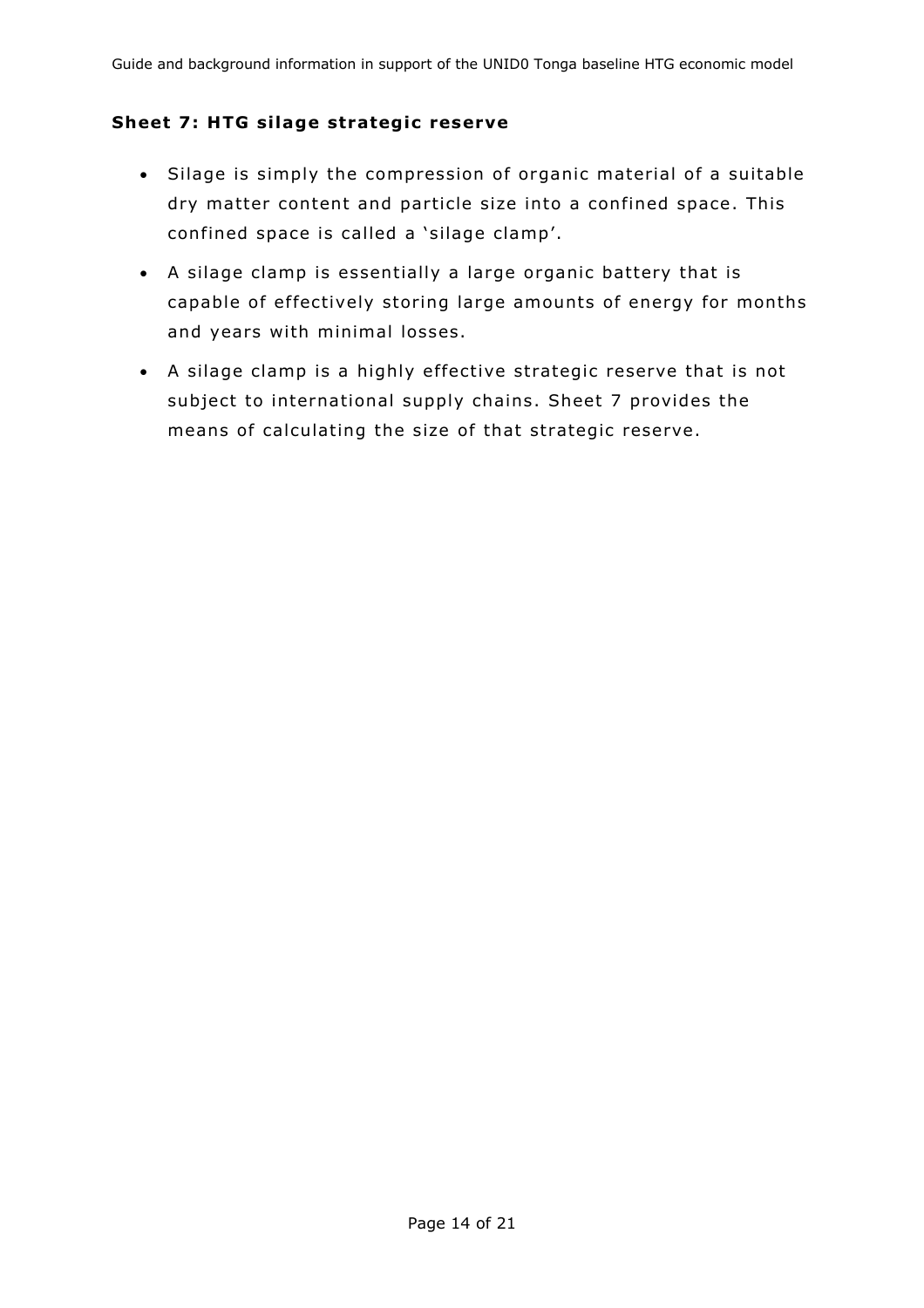#### **Sheet 8: Model inputs**

- $\bullet$  The **Model inputs sheet** synthesises much of the information from previous sheets into specific data that will be carried through into the Economic Model sheet.
- This sheet:
	- $\checkmark$  Calculates the electricity, thermal energy, biomethane, and Green CO2 yields/tonne of HTG Fresh Matter .
	- $\checkmark$  Calculates the electrical and thermal energy generation capacities of the CHP's and the annual availability as a percentage of 8,760hours/year.
	- $\checkmark$  Calculates the gross annual electricity and thermal energy outputs along with the combined electricity/thermal energy outputs .
	- $\checkmark$  Calculates electrical and thermal energy self-consumption.
	- $\checkmark$  Calculates net electricity and net thermal energy available for sale.
	- $\checkmark$  Captures the quantity of Green carbon dioxide available if all the biogas is upgraded.
- This sheet also captures all the relevant HTG inputs:
	- $\checkmark$  Fresh Matter in support of CHP's in tonnes/year.
	- $\checkmark$  Fresh Matter in support of biomethane in tonnes/year.
	- $\checkmark$  Total Fresh Matter inputs in tonnes/year.
	- $\checkmark$  Fresh Matter inputs in tonnes/day.
	- $\checkmark$  Dry Matter inputs in tonnes/day.
	- $\checkmark$  Annual cost of HTG substrates (paid directly to Tongan farmers) .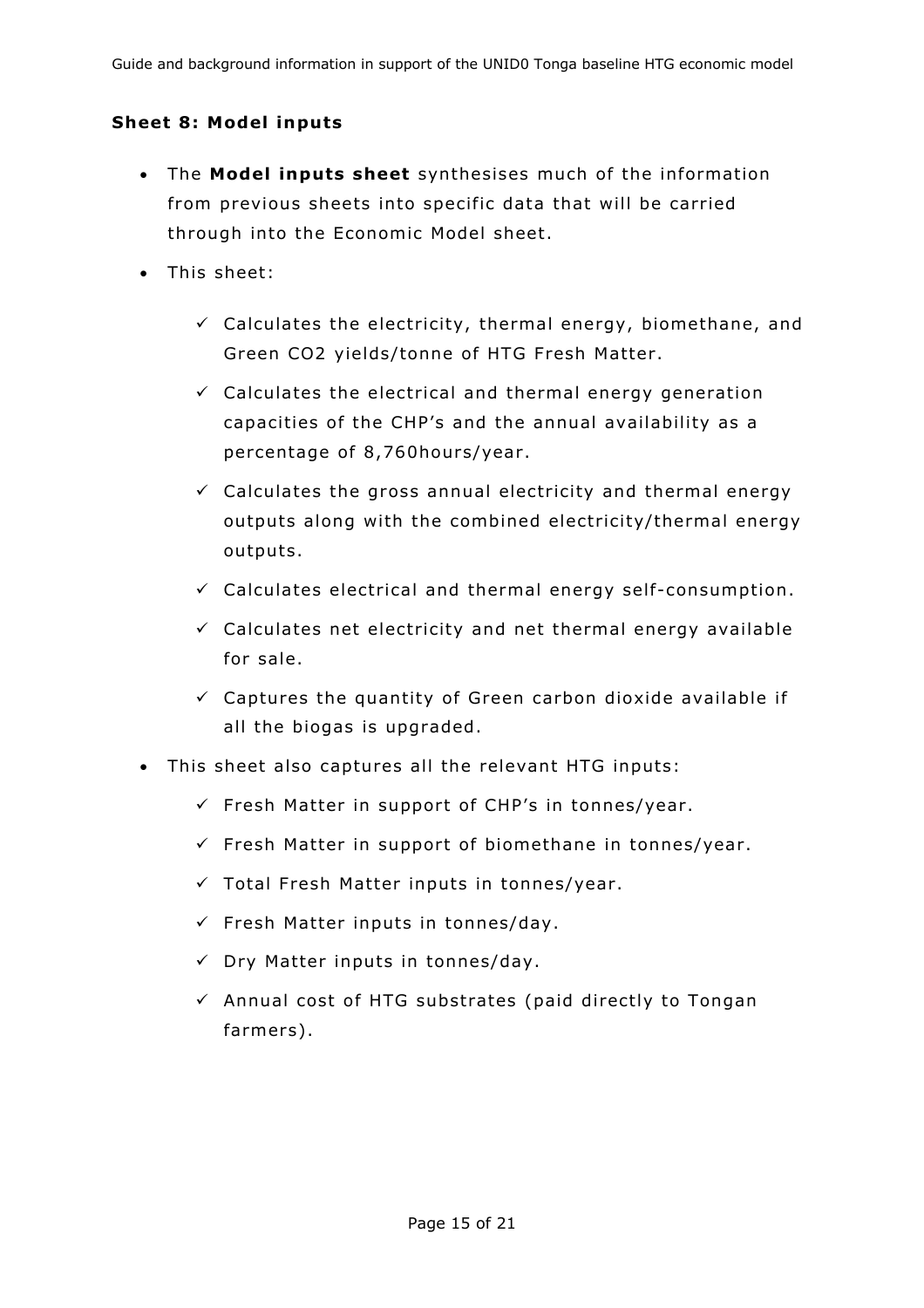#### **Sheet 9: Tonnes and hectares of HTG**

 $\cdot$  In the Tonnes and hectares of HTG sheet, the size of the HTG cropping area is established in hectares and as a percentage of fallow land on Tongatapu.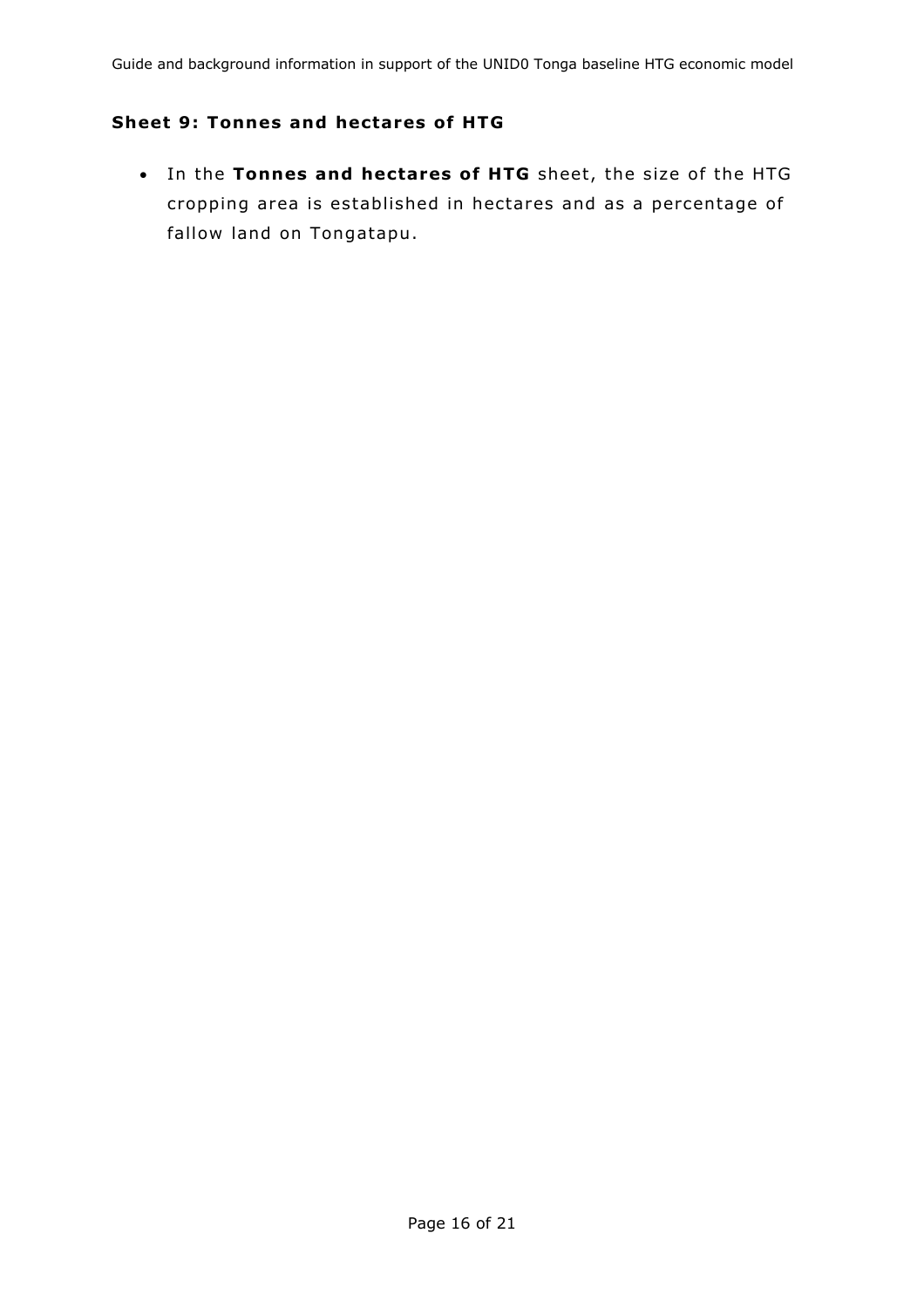#### **Sheet 10: CAPEX perspectives**

- The **CAPEX perspectives sheet** captures the influence of scale in developing and implementing modern, commercial/industrial scale biogas plants .
- Succinctly stated, the bigger the size of the biogas plant, the lower the cost of energy production.
- As can be seen via the info box, a small 75kWe farm scale biogas plant has a CAPEX value of €9,000/kWe. Conversely, a 1,000kWe (1MWe) biogas plant has a CAPEX value €3 ,500/kWe. This clearly demonstrates the effects of scale on CAPEX/unit of generation capacity.
- Additionally, the bigger the size of the biogas plant, the more products, and services the biogas plant is able to deliver and support. I.e., the bigger the size of the biogas plant, the more influential the biogas plant will be in enabling broader, circular economy based socioeconomic development.
- Scale in Tonga is also critically important in attracting the best of the European biogas and related sectors to Tonga. Tonga, and the Pacific Islands more broadly, needs a full-service biogas sector and everything that goes with that sector. Developing and implementing a world class, commercial/industrial scale biogas plant in Tonga is unquestionably the best first step in creating that full-service biogas sector .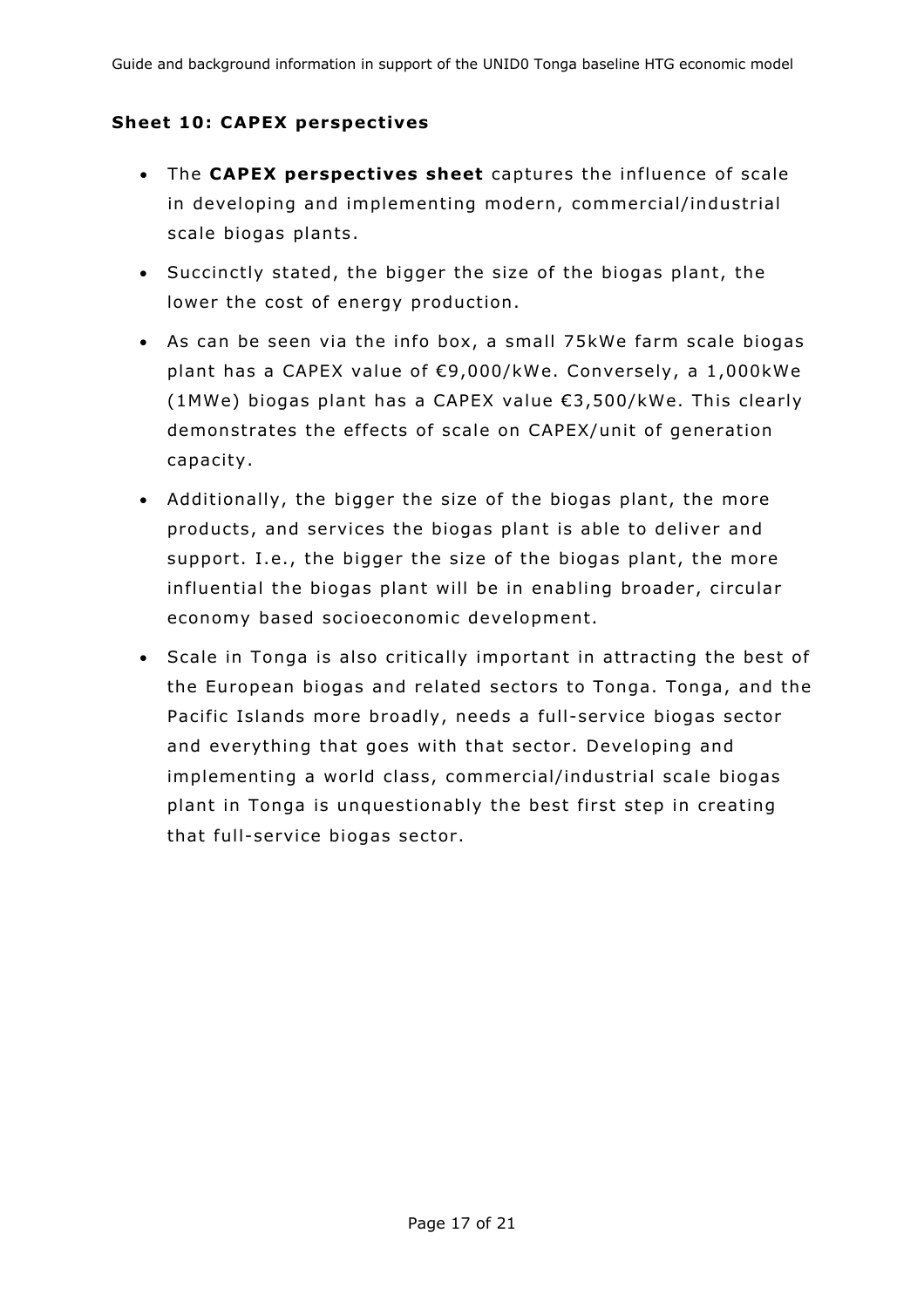#### **Sheet 11: CAPEX**

- The CAPEX sheet is reasonably self-explanatory. The top section is broken down into subsections A, B, C, D and E with these subsections feeding into a subtotal.
- A contingencies per centage and contingencies amount is applied to this subtotal to arrive at a second subtotal that includes the contingencies allowance.
- Importantly, via Column D, the CAPEX sheet factors in contributions from the Green Climate Fund . It is essential that the Green Climate Fund financial support is allocated specifically to the elements of the project set out in Column D. Leveraging the required debt financing and equity investment in support of this project is based on the Green Climate Fund financing being allocated to these specific elements.
- The **TOTAL** amount requiring debt financing and equity investment captured in C17 of this sheet is the amount that gets carried through into the economic model sheet.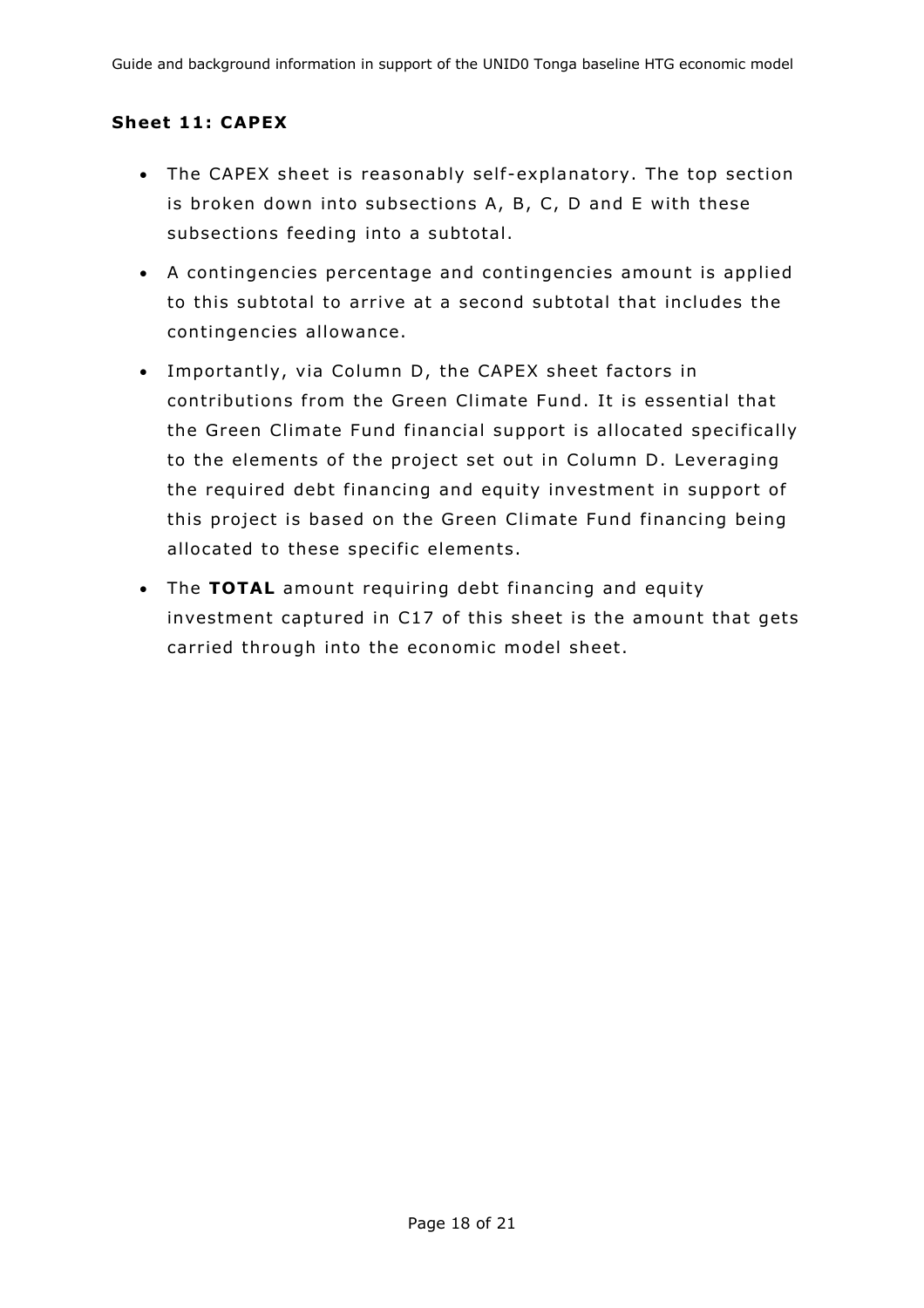### **Sheet 12: Economic model**

#### **12 .1 CAPEX carr ied through**

- The CAPEX amount from the CAPEX Sheet (Sheet 11) is captured in B6. This model has been configured to fund this CAPEX amount from both debt financing and equity investment. The CAPEX split at this stage is set at 90% debt financing (G57 and H57) and 10% equity investment (G60 and H61). However, the model facilitates any combined percentage of debt financing and equity investment that makes up 100% of the CAPEX amount (B6) .
- The debt financing interest rate is captured in H56 and loan payback time in H58 .

#### **12.2 OPEX perspectives**

- The Total Expenses/year is an addition of H39+H43+H48+H49+H52+H53+H54+H55 .
- In addition to the specific OPEX costs, a general OPEX cost of 5% of CAPEX/year (H49) has been allocated.
- Note: All these costs are subject to an annual increase of 2% (H6)

#### **12.3 Revenue's perspectives**

- A project of this scale and diversity has multiple potential revenue streams. However, not all of those revenue streams will be available from day one. Markets for some products and services will need to be developed over time.
- With the above in mind, only revenue streams that will be in play directly after the commissioning of the plant have been considered and analysed at this stage. In essence, what the 'Revenue's Box' highlights, is that there is only upside to this project. As new markets for additional products and services are developed over time this project will only get stronger.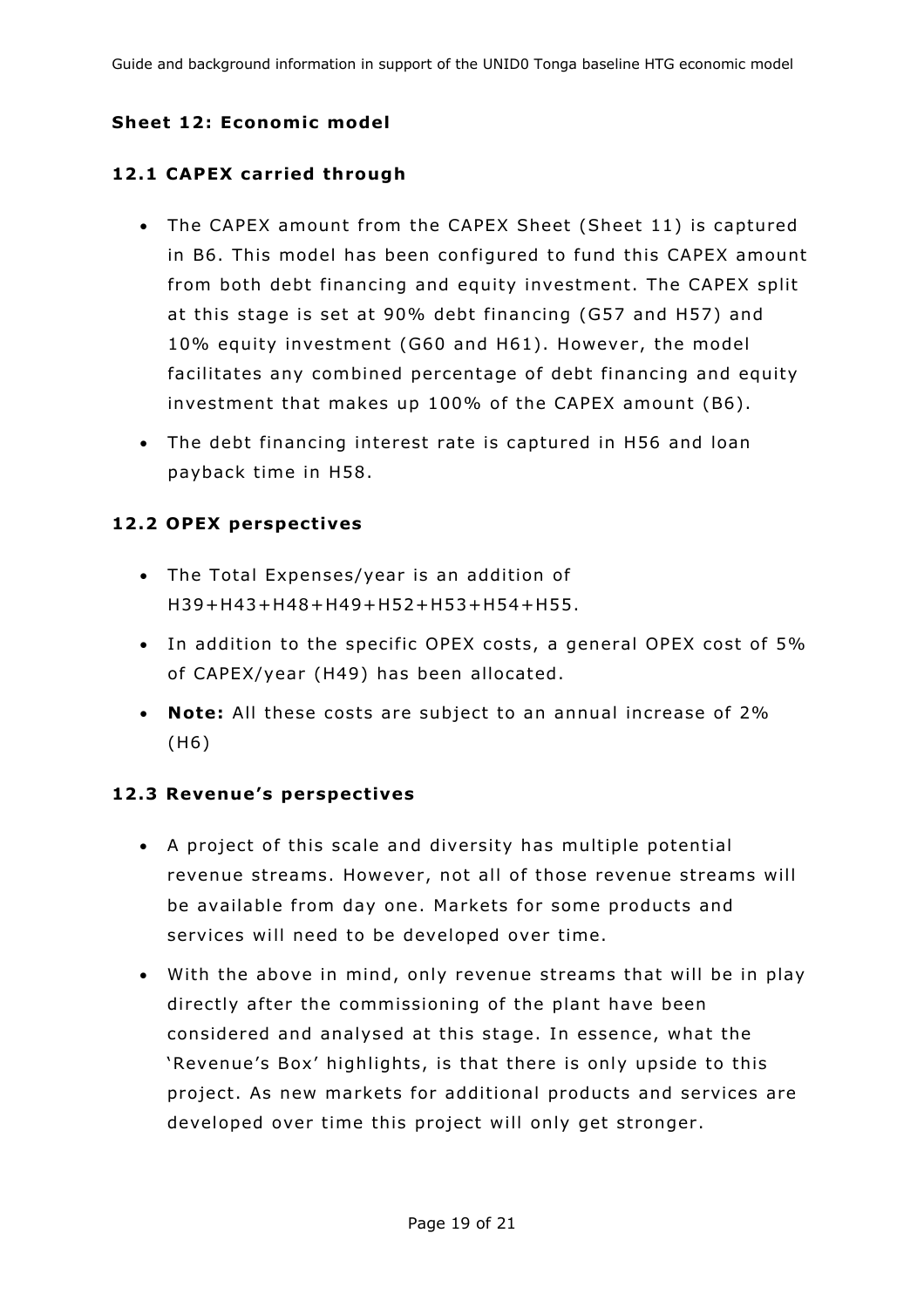#### 12.4 The analysis line by line - Lines 13 to 25

- Line 13 captures the revenues from C38 . These revenues are subject to a 2% annual increase (H5).
- Line 14 captures the OPEX from H38. This OPEX is subject to a 2% annual increase (H6) .
- Line 15 captures the servicing of the loan from the debt financier (Column M starting at line 38) .
- Line 16 captures the Gross Profit after OPEX and servicing the loan from the debt financier.
- Line 17 captures the fixed portion of the return to the equity investors . This amount is equal to what would have been paid to the debt financier had that portion of the CAPEX been raised as debt financing.
- Line 18 captures the Profit after the distribution of the fixed portion of the return to equity investors.
- Line 19 captures the discretionary return of profit to the equity investors . This amount will be determined annually by the 'Board of Directors' in cooperation with the investors . Such decisions will be influenced by tax commitments and retaining profits for the development of new markets and new projects. At this stage, this discretionary return is set at 10% (H60) of Line 18 .
- Line 20 captures the profit held over by the company after all OPEX and debts have been serviced and total returns to the equity investors have been made. This amount will be determined annually by the 'Board of Directors' in cooperation with the investors (see above).
- Line 21 captures the total amount directed to equity investors .
- Line 22 captures a discretionary amount of the profit that may be paid to substrate suppliers in exchange for their long-term substrate supply commitments to the project. This is a payment in addition to the payment they receive for the substrates captured in the OPEX H39. The source of this discretionary, variable percentage is G63 .